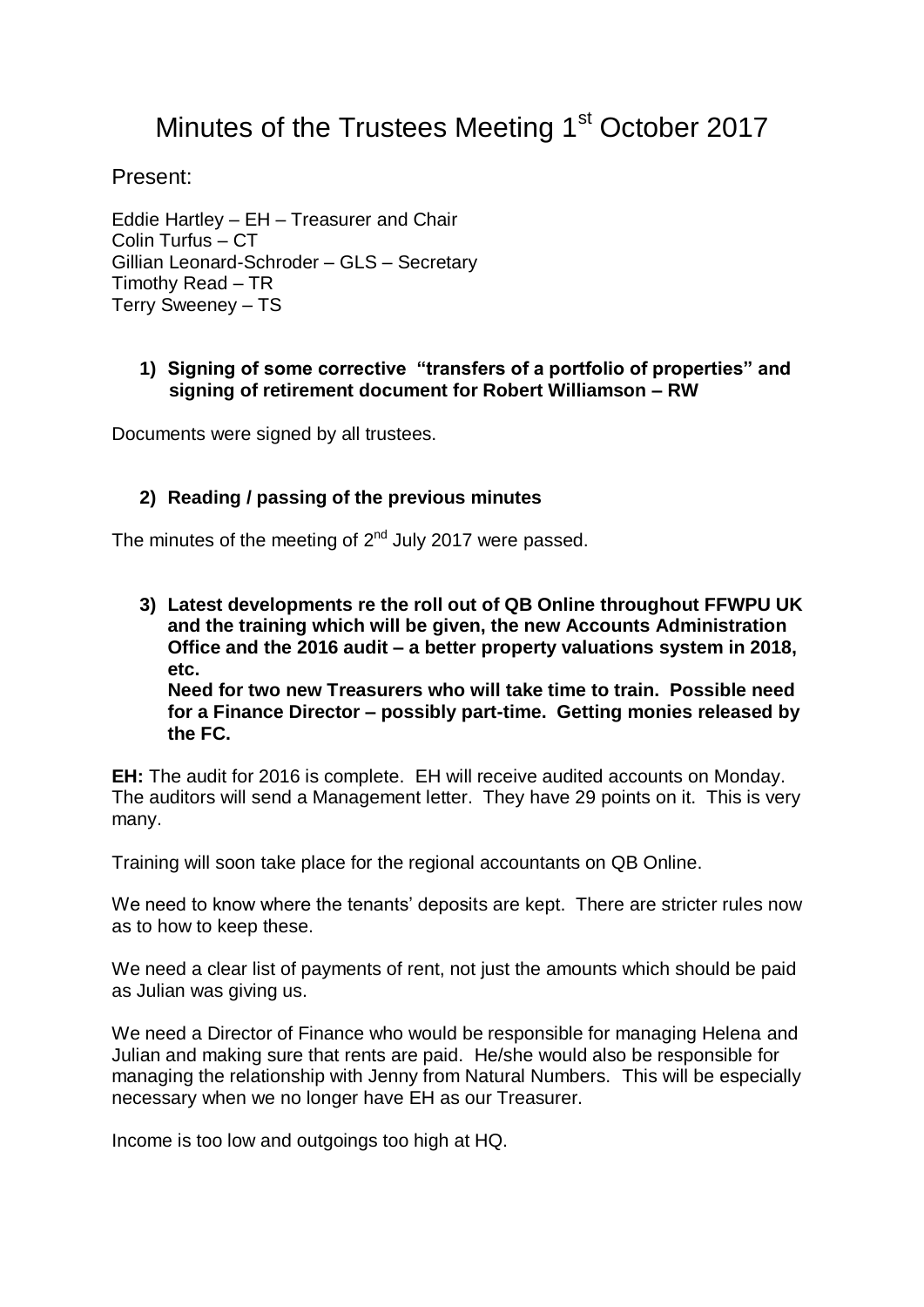**CT:** If Livingstone House is making £7,000 a month, why are they asking us for money to fix the roof. They should be spending the money they earn on their own repairs. Also, they should not be keeping any excess money themselves; this belongs to the charity as a whole. We need to develop a policy on what happens to excess revenue generated by LH. We need to get detailed accounts from LH.

## **4) Head hunting new trustees including a young potential Treasurer alongside Terry; chairing trustee meetings from January 2018**

We are going to interview Andy Johnson and Joanna Hartl for the trustee vacancies. TS is the apprentice treasurer being trained by EH.

TR will take over the Chair from EH in January and EH will work with TS to train him as the next Treasurer.

# **5) The part-time employed professional HR person – an NC**

A job description has been created for an HR director at £700 p.c.m.

## **6) The Cleeve House Ltd lease – final stages / consequences**

We need to find a balance between us making money and M being protected. Let's invite Terry Lyndon Myer to come and speak about Cleeve House.

**CT:** Should we think about the possibility of spending a large sum of money such as £1 million on Cleeve House and renting it out on the open market?

**EH:** The problem would be that we wouldn't be able to have access to it in the summer for workshops.

## **7) The latest proposed FFWPU organisation chart for trustee approval; the final version of the changes to the Governance document so that the trustees can approve/disapprove – TR**

Approved

**8) Incorporating the trustees so that we do not have to register a transfer of the properties (and pay the registration fee) every time a trustee is appointed or retires**

The incorporation document was signed by all trustees.